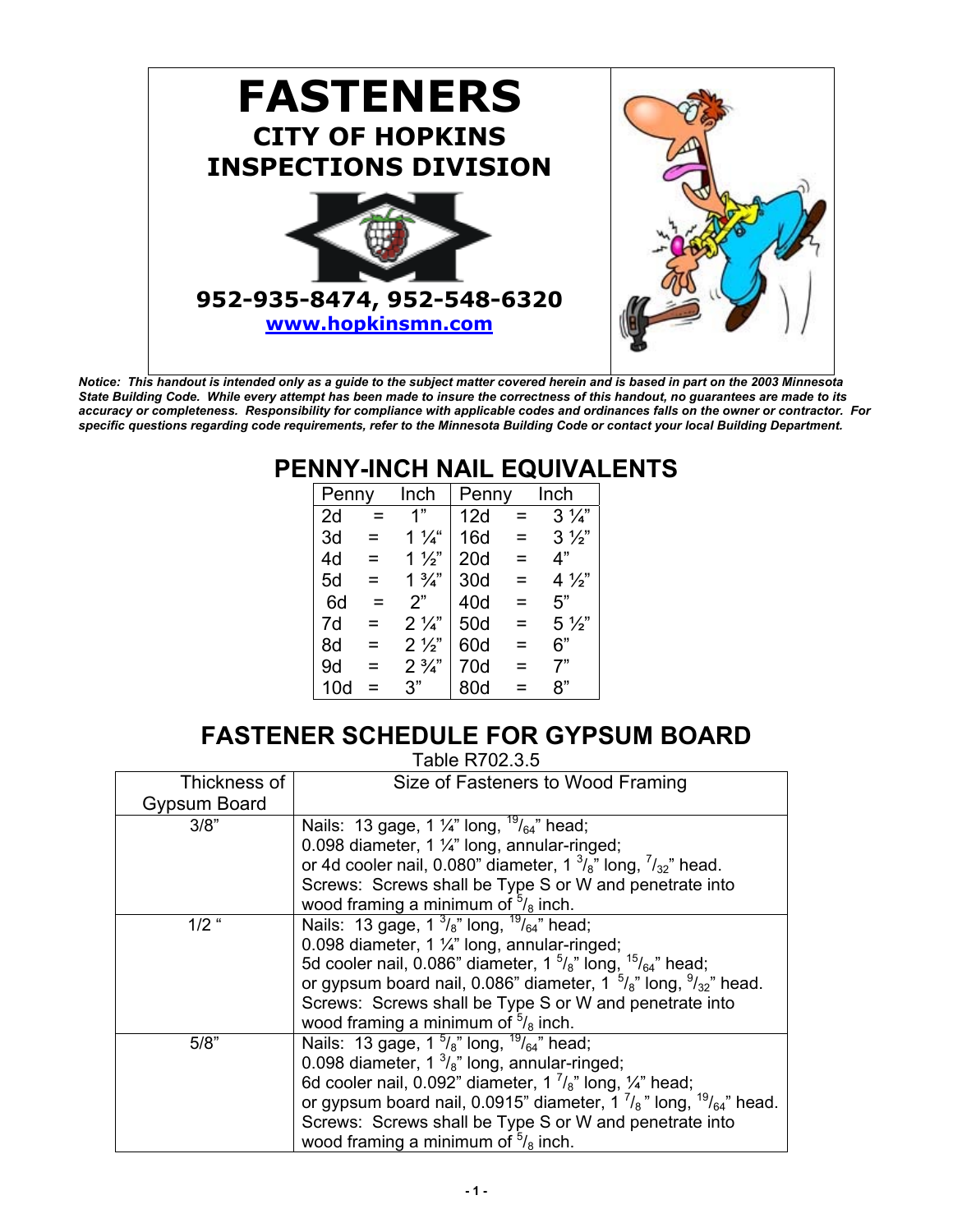## **ROOF TRUSSES TO TOP PLATES**

Because toenails often split truss heals, it is recommended that trusses be attached with commercially available truss connectors installed in accordance with the manufacturers recommendations. For this region, the lightest of the truss connectors available are acceptable. This will become a requirement in the 2003 International Residential Code.

### **FASTENER SCHEDULE FOR ROOFING**

| <b>Asphalt Shingles</b>                                                                                                                                                                                                                                                                                                                                                                                                                                   | Mineral-surfaced<br><b>Roll Roofing</b>                                                                        | <b>Wood Shingles</b>                                                                                                                                                                                                                                                                                                             | <b>Wood Shakes</b>                                                                                                                                                                                                                                                                                                    |
|-----------------------------------------------------------------------------------------------------------------------------------------------------------------------------------------------------------------------------------------------------------------------------------------------------------------------------------------------------------------------------------------------------------------------------------------------------------|----------------------------------------------------------------------------------------------------------------|----------------------------------------------------------------------------------------------------------------------------------------------------------------------------------------------------------------------------------------------------------------------------------------------------------------------------------|-----------------------------------------------------------------------------------------------------------------------------------------------------------------------------------------------------------------------------------------------------------------------------------------------------------------------|
| Fasteners for asphalt<br>shingles must be<br>galvanized steel,<br>stainless steel,<br>aluminum, or copper<br>roofing nails, minimum<br>12 gauge shank with a<br>minimum 3/8" diameter<br>head and of a length to<br>penetrate through the<br>roofing materials and a<br>minimum of $\frac{3}{4}$ " inch into<br>roof sheathing or when<br>roof sheathing is less<br>than $\frac{3}{4}$ " thick, the<br>fastener shall penetrate<br>through the sheathing. | Roll roofing must<br>be installed in<br>accordance with<br>the manufacturer's<br>installation<br>instructions. | <b>Fasteners for wood</b><br>shingles must be<br>corrosion-resistant with<br>a minimum penetration<br>of $\frac{1}{2}$ " into the<br>sheathing. For<br>sheathing less than $\frac{1}{2}$ "<br>in thickness, the<br>fastener shall extend<br>through the sheathing.<br>A minimum of two<br>fasteners per shingle<br>are required. | Fasteners for wood<br>shakes must be<br>corrosion-resistant<br>with a minimum<br>penetration of $\frac{1}{2}$ " into<br>the sheathing. For<br>sheathing less than $\frac{1}{2}$ "<br>in thickness, the<br>fastener shall extend<br>through the sheathing.<br>A minimum of two<br>fasteners per shake<br>are required. |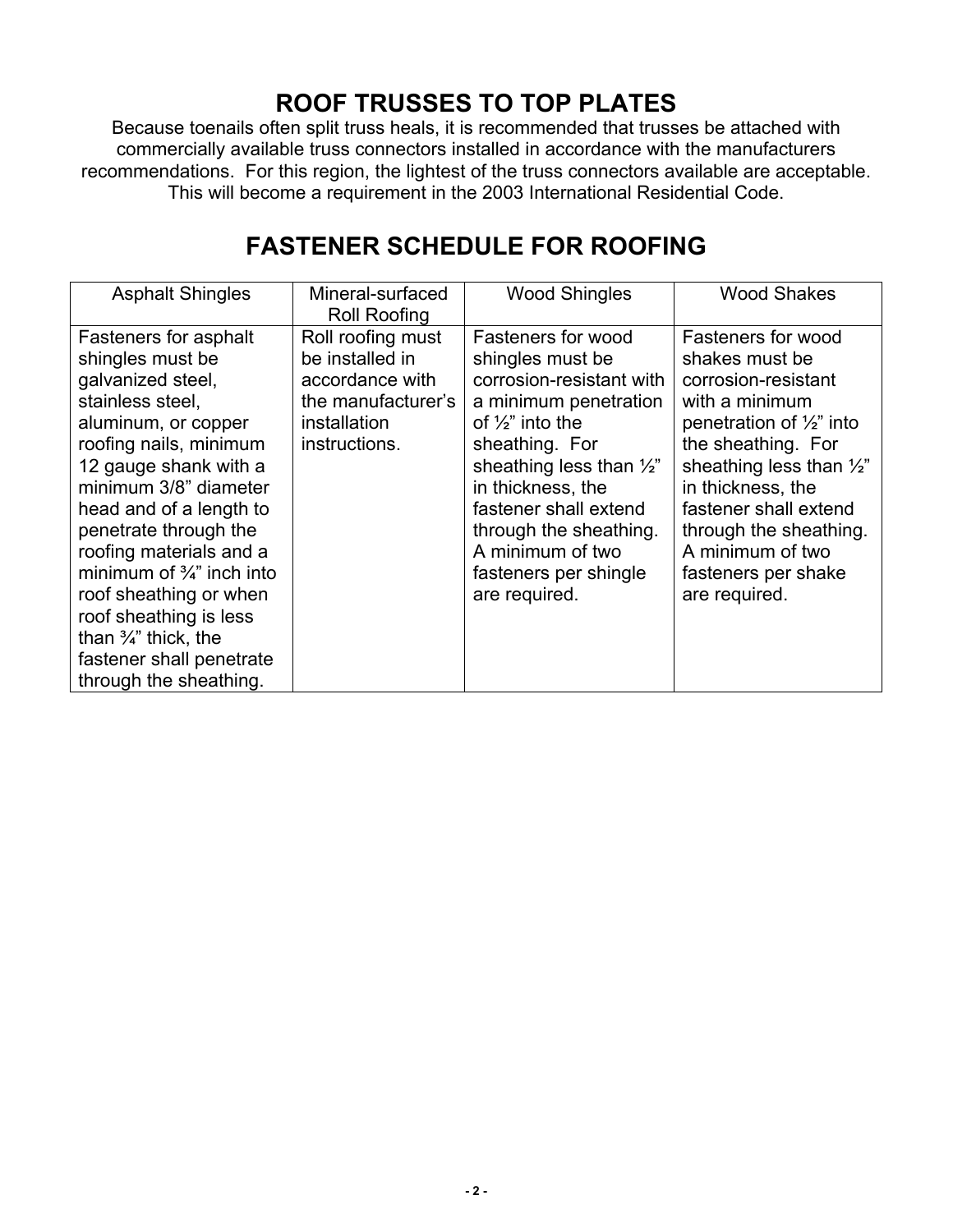### **FASTENER SCHEDULE FOR EXTERIOR FINISHES FROM THE INTERNATIONAL RESIDENTIAL CODE a, b, c, d, e Table R703.4**

|                                                          |                                         |                                                                                                                                                                               |                                                                                                                                                                               |                                                                                                                                                                               | <b>TYPE OF SUPPORTS FOR THE SIDING MATERIAL AND FASTENERS</b>                                                                                                               |                                                         |
|----------------------------------------------------------|-----------------------------------------|-------------------------------------------------------------------------------------------------------------------------------------------------------------------------------|-------------------------------------------------------------------------------------------------------------------------------------------------------------------------------|-------------------------------------------------------------------------------------------------------------------------------------------------------------------------------|-----------------------------------------------------------------------------------------------------------------------------------------------------------------------------|---------------------------------------------------------|
| <b>SIDING MATERIAL</b>                                   |                                         | Wood or wood<br>structural<br>panel<br>sheathing                                                                                                                              | <b>Fiberboard</b><br>sheathing into<br>stud                                                                                                                                   | <b>Gypsum</b><br>sheathing into<br>stud                                                                                                                                       | <b>Direct to studs</b>                                                                                                                                                      | <b>Number or</b><br>spacing of<br>fasteners             |
| <b>Horizontal</b>                                        | <b>Without</b>                          | 0.120" nail                                                                                                                                                                   | $0.120$ " nail                                                                                                                                                                | 0.120" nail                                                                                                                                                                   | Not allowed                                                                                                                                                                 | Same as                                                 |
| <b>Aluminum</b><br>(must use<br>aluminum<br>fasteners)   | Insulation<br>With<br><b>Insulation</b> | 1 $\frac{1}{2}$ " long<br>0.120" nail<br>1 $\frac{1}{2}$ " long                                                                                                               | 2" long<br>0.120" nail<br>$2\frac{1}{2}$ " long                                                                                                                               | 2" long<br>0.120" nail<br>$2\frac{1}{2}$ " long                                                                                                                               | Not allowed                                                                                                                                                                 | stud spacing                                            |
| <b>Hardboard panel</b><br>siding-vertical                |                                         | 0.092" nail,<br>min. head diam.<br>0.225, nail must<br>accommodate<br>sheathing and<br>penetrate<br>framing 1.5<br>inches                                                     | 0.092" nail,<br>min. head diam.<br>0.225, nail must<br>accommodate<br>sheathing and<br>penetrate<br>framing 1.5<br>inches                                                     | 0.092" nail,<br>min. head diam.<br>0.225, nail must<br>accommodate<br>sheathing and<br>penetrate<br>framing 1.5<br>inches                                                     | $0.092$ " nail.<br>min. head diam.<br>0.225, nail must<br>accommodate<br>sheathing and<br>penetrate<br>framing 1.5<br>inches                                                | 6" panel<br>edges, 12"<br>intermediate<br>supports      |
| Hardboard lap-siding-<br>horizontal                      |                                         | Minimum shank<br>diameter of<br>0.099", min.<br>head diameter<br>of 0.240", and<br>nail length must<br>accommodate<br>sheathing and<br>penetrate<br>framing 1 $\frac{1}{2}$ " | Minimum shank<br>diameter of<br>0.099", min.<br>head diameter<br>of 0.240", and<br>nail length must<br>accommodate<br>sheathing and<br>penetrate<br>framing 1 $\frac{1}{2}$ " | Minimum shank<br>diameter of<br>0.099", min.<br>head diameter<br>of 0.240", and<br>nail length must<br>accommodate<br>sheathing and<br>penetrate<br>framing 1 $\frac{1}{2}$ " | Minimum shank<br>diameter of<br>0.099", min.<br>head diameter<br>of 0.240", and<br>nail length must<br>accommodate<br>sheathing and<br>penetrate<br>framing 1 $\frac{1}{2}$ | Same as<br>stud spacing,<br>2 per stud                  |
| <b>Steel siding</b>                                      |                                         | $0.113$ nail $-$<br>1 $\frac{3}{4}$ long,<br>Staple $-1\frac{3}{4}$ "<br>long                                                                                                 | $0.113$ nail $-$<br>$2\frac{3}{4}$ " long,<br>Staple $-2\frac{1}{2}$ "<br>long                                                                                                | $0.113$ nail $-$<br>$2\frac{1}{2}$ long,<br>Staple $-2\frac{1}{4}$ "<br>long                                                                                                  | Not allowed                                                                                                                                                                 | Same as<br>stud spacing                                 |
| Plywood panel<br>(exterior grade)                        |                                         | $0.099$ nail $-2$ "<br>long                                                                                                                                                   | $0.113$ nail $-$<br>$2\frac{1}{2}$ " long                                                                                                                                     | $0.099$ nail $-2$ "<br>long                                                                                                                                                   | $0.099$ nail $-2"$<br>long                                                                                                                                                  | 6" on edges                                             |
| <b>Vinyl siding</b>                                      |                                         | $0.120"$ nail<br>1 $\frac{1}{2}$ " long,<br>Staple 1 3/4"<br>long                                                                                                             | $0.120$ " nail<br>2" long, Staple<br>$2\frac{1}{2}$ long                                                                                                                      | 0.120" nail<br>2" long, Staple<br>$2\frac{1}{2}$ long                                                                                                                         | Not allowed                                                                                                                                                                 | Same as<br>stud spacing                                 |
| <b>Wood rustic drop</b><br>siding<br>Wood shiplap siding |                                         | Fastener penetration into stud - 1"                                                                                                                                           |                                                                                                                                                                               |                                                                                                                                                                               | $0.113$ nail $-$<br>2 $\frac{1}{2}$ long,                                                                                                                                   | Face nailing<br>up to 6"<br>widths $-1$<br>per bearing; |
| <b>Wood bevel siding</b><br>Wood butt tip siding         |                                         |                                                                                                                                                                               |                                                                                                                                                                               | Staple $-2$ " long                                                                                                                                                            | 8" widths and<br>over, 2 nails<br>per bearing                                                                                                                               |                                                         |

a. All applications are based on a stud spacing of 16" o.c. Where studs are spaced 24 inches, siding shall be applied to sheathing approved for that spacing.

b. Nail is a general description and shall be T-headed, modified round head, or round head with smooth or deformed shanks.<br>c. Staples must have a minimum crown width of 1/<sub>16</sub>" outside diameter and be manufactured of minim

d. Nails or staples shall be aluminum, galvanized, or rust-preventative coated and shall be driven into the studs for fiberboard or gypsum backing.

e. Aluminum nails must be used to attach aluminum siding.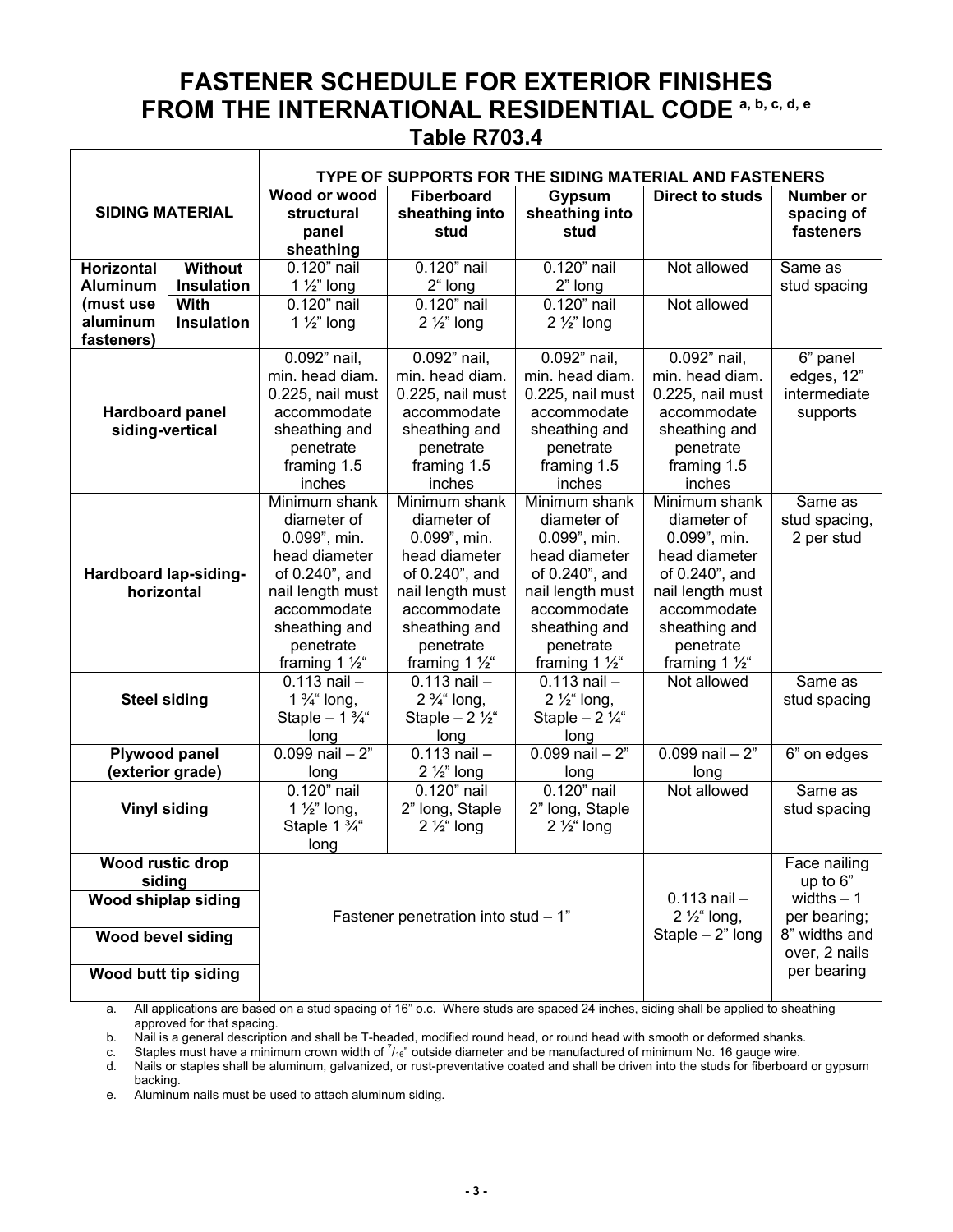| Table 602.3(1)                                                                                  |                                                                                                                            |  |  |  |  |
|-------------------------------------------------------------------------------------------------|----------------------------------------------------------------------------------------------------------------------------|--|--|--|--|
| <b>Description of Building Elements</b><br>Number and Type of<br><b>Fasteners</b>               | <b>Spacing of Fasteners</b>                                                                                                |  |  |  |  |
| Joist to sill or girder<br>$3-8d$                                                               | ---                                                                                                                        |  |  |  |  |
| 2-8d, 2 staples $1\frac{3}{4}$<br>1" x 6" sublfoor or less to each joist, face nail             |                                                                                                                            |  |  |  |  |
| 2" sub floor to joist or girder, blind and face nail<br>$2-16d$                                 | $---$                                                                                                                      |  |  |  |  |
| Sole plate to joist or blocking, face nail<br>16d                                               | 16" o.c.                                                                                                                   |  |  |  |  |
| $2-16d$<br>Top or sole plate to stud, end nail                                                  | $\overline{a}$                                                                                                             |  |  |  |  |
| 3-8d or 2-16d<br>Stud to sole plate, toe nail                                                   | <u>.</u>                                                                                                                   |  |  |  |  |
| Double studs, face nail<br>10d                                                                  | $\overline{24}$ " o.c.                                                                                                     |  |  |  |  |
| 10d<br>Double top plates, face nail                                                             | 24" o.c.                                                                                                                   |  |  |  |  |
| Sole plate to joist or blocking at braced wall panels<br>$3-16d$                                | $\overline{1}6"$ o.c.                                                                                                      |  |  |  |  |
| Double top plates, minimum 24 inch offset of end joints,<br>$8-16d$<br>face nail in lapped area |                                                                                                                            |  |  |  |  |
| Blocking between joists or rafters to top plate, toe nail<br>$3-8d$                             |                                                                                                                            |  |  |  |  |
| Rim joist to top plate, toe nail<br>8d                                                          | $\overline{6}$ " o.c.                                                                                                      |  |  |  |  |
| Top plates, laps at corners and intersections, face nail<br>$2-10d$                             | $---$                                                                                                                      |  |  |  |  |
| Built-up header, two pieces with 1/2 " spacer<br>16d                                            | 16" o.c. along each edge                                                                                                   |  |  |  |  |
| Continued header, two pieces<br>16d                                                             | 16" o.c. along each edge                                                                                                   |  |  |  |  |
| Ceiling joists to plate, toe nail<br>$3-8d$                                                     |                                                                                                                            |  |  |  |  |
| Continuous header to stud, toe nail<br>$4-8d$                                                   | ---                                                                                                                        |  |  |  |  |
| $3-10d$<br>Ceiling joist, laps over partitions, face nail                                       | ---                                                                                                                        |  |  |  |  |
| $3-10d$<br>Ceiling joist to parallel rafters, face nail                                         | $---$                                                                                                                      |  |  |  |  |
| Rafter to plate, toe nail<br>$2 - 16$                                                           | $---$                                                                                                                      |  |  |  |  |
| 1" brace to each stud and plate, face nail<br>$2-8d$                                            | ---                                                                                                                        |  |  |  |  |
| 2 staples, 1 $\frac{3}{4}$ "                                                                    |                                                                                                                            |  |  |  |  |
| 1" x 6" sheathing to each bearing, face nail<br>$2-8d$                                          | ---                                                                                                                        |  |  |  |  |
| 2 staples, $1\frac{3}{4}$                                                                       |                                                                                                                            |  |  |  |  |
| 1" x 8" sheathing to each bearing, face nail<br>$2-8d$                                          |                                                                                                                            |  |  |  |  |
| 3 staples, $1\frac{3}{4}$ "                                                                     |                                                                                                                            |  |  |  |  |
| Wider than 1" x 8" sheathing to each bearing, face nail<br>$3-8d$                               | $---$                                                                                                                      |  |  |  |  |
| 4 staples, $1\frac{3}{4}$ "                                                                     |                                                                                                                            |  |  |  |  |
| Built-up corner studs<br>10d                                                                    | $24"$ o.c.                                                                                                                 |  |  |  |  |
| 10d<br>Built-up girders and beams, 2-inch lumber layers                                         | Nail each layer as follows:<br>32" o.c.<br>at top and bottom and<br>staggered.<br>Two nails at ends and at<br>each splice. |  |  |  |  |
| 2" planks<br>$2-16d$                                                                            | At each bearing                                                                                                            |  |  |  |  |
| Roof rafters to ridge, valley or hip rafters:                                                   |                                                                                                                            |  |  |  |  |
| Toe nail<br>$4-16d$                                                                             |                                                                                                                            |  |  |  |  |
| Face nail<br>$3-16d$                                                                            |                                                                                                                            |  |  |  |  |
| Rafter ties to rafters, face nail<br>$3-8d$                                                     |                                                                                                                            |  |  |  |  |

# **FASTENER SCHEDULE FOR STRUCTURAL MEMBERS A, B, C**

**Table 602.3(1)** 

a. All nails are smooth-common, box or deformed shanks except where otherwise stated.

b. Staples are 16-gauge wire and have a minimum  $\frac{7}{16}$ -inch on diameter crown width.

c. Nails shall be spaced at not more than 6 inches on center at all supports where spans are 48 inches or greater.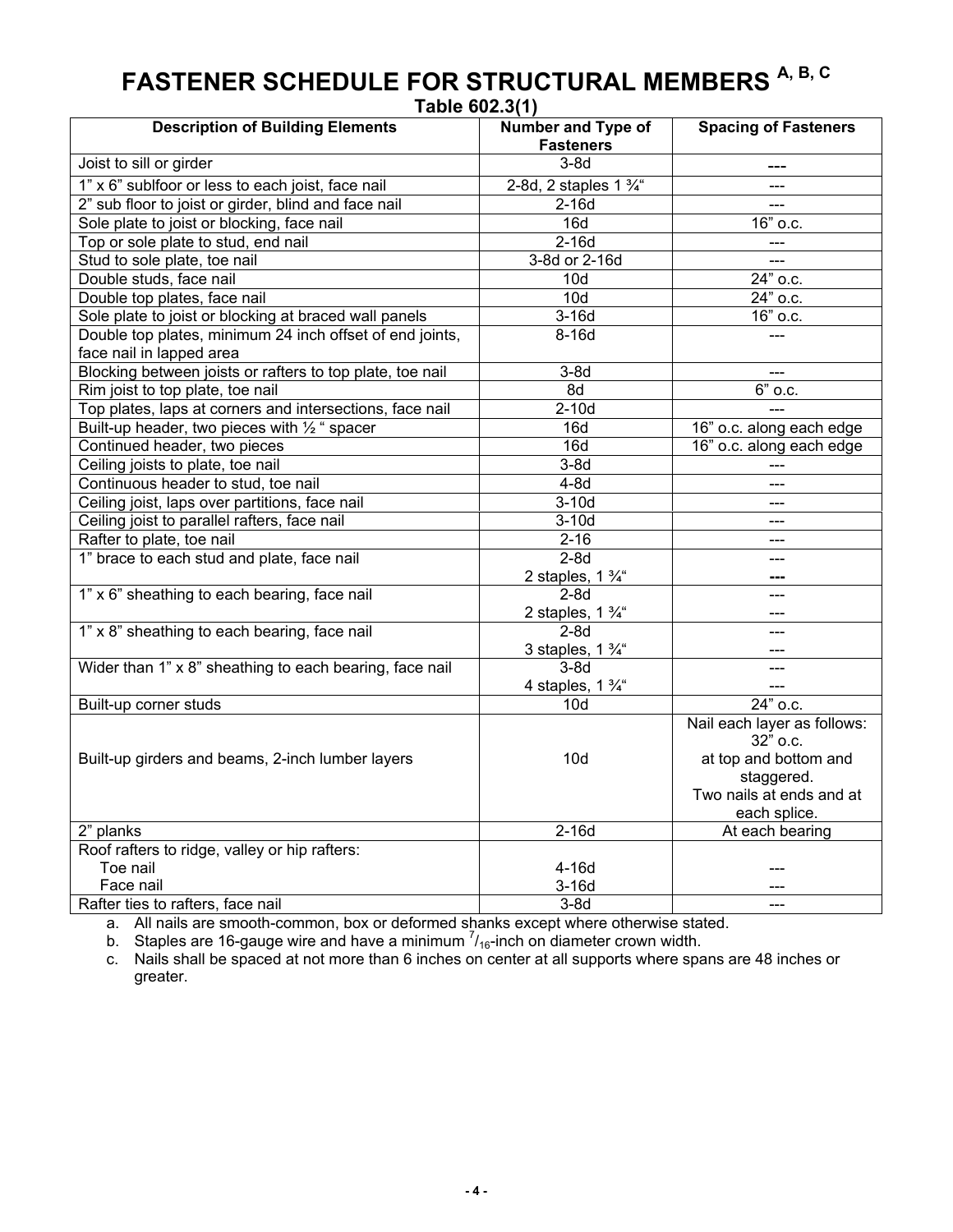### **WOOD STRUCTURAL PANELS, SUBFLOOR, ROOF AND WALL SHEATHING, AND PARTICLEBOARD WALL**  SHEATHING TO FRAMING A, B, C, D

#### **Table R602.3(1)**

| <b>Sheathing</b>              | <b>Type of Fasteners</b>            | <b>Spacing of Fasteners</b> |                                          |  |
|-------------------------------|-------------------------------------|-----------------------------|------------------------------------------|--|
| <b>Thickness</b>              |                                     | <b>Edges</b><br>(Inches)    | <b>Intermediate Supports</b><br>(Inches) |  |
| $^{5}/_{16} - \frac{1}{2}$    | 6d common nail (subfloor, wall)     |                             |                                          |  |
|                               | 8d common nail, (roof) <sup>e</sup> |                             |                                          |  |
| $\frac{19}{32}$ –             | 8d common nail                      |                             |                                          |  |
| $\frac{1}{2}$ – $\frac{1}{2}$ | 10d common nail or 8d deformed nail |                             |                                          |  |

a. All nails are smooth-common, box or deformed shanks except where otherwise stated.

b. Nails shall be spaced at not more than 6 inches on center at all supports where spans are 48 inches or greater.

c. Four-foot-by-8-foot or 4-foot-by-9-foot wall panels must be applied vertically.

d. Wood structural panels include plywood, OSB or composite panels.

e. Nails for attaching wood structural panel roof sheathing to gable end wall framing must be spaced 6 inches on center.

f. Spacing of fasteners on floor sheathing panel edges applies to panel edges supported by framing members and at all floor perimeters only. Spacing of fasteners on roof sheathing panel edges applies to panel edges supported by framing members and at all roof plane perimeters. Blocking of roof or floor sheathing panel edges perpendicular to the framing members shall not be required except at intersection of adjacent roof planes. Floor and roof perimeters shall be supported by framing members or solid blocking.

### WALL SHEATHING TO FRAMING A, B, C **Table R602.3(1)**

|                                     |                                                                                                                                                          | <b>Spacing of Fasteners</b> |                                             |  |
|-------------------------------------|----------------------------------------------------------------------------------------------------------------------------------------------------------|-----------------------------|---------------------------------------------|--|
| <b>Sheathing Type</b>               | <b>Type of Fastener</b>                                                                                                                                  | Edges (Inches)              | Intermediate<br><b>Supports</b><br>(Inches) |  |
| $\frac{1}{2}$ regular cellulosic    | 1 1/ <sub>2</sub> " galvanized roofing nails; 6d common nails;                                                                                           | 3                           | 6                                           |  |
| fiberboard sheathing                | staples 16 ga., 1 $\frac{1}{2}$ long                                                                                                                     |                             |                                             |  |
| $\frac{1}{2}$ structural cellulosic | 1 1/ <sub>2</sub> " galvanized roofing nails; 8d common nails;                                                                                           | 3                           | 6                                           |  |
| fiberboard sheathing                | staples 16 ga., 1 $\frac{1}{2}$ long                                                                                                                     |                             |                                             |  |
| $25/32$ " structural cellulosic     | 1 <sup>3</sup> / <sub>4</sub> galvanized roofing nails; 8d common nails;                                                                                 | 3                           | 6                                           |  |
| fiberboard sheathing                | staples 16 ga., 1 $\frac{1}{2}$ long                                                                                                                     |                             |                                             |  |
| $\frac{1}{2}$ gypsum sheathing      | 1 1/ <sub>2</sub> " galvanized roofing nails; 6d common nails;<br>galvanized staples 1 $\frac{1}{2}$ " long; 1 $\frac{1}{4}$ " screws, Type<br>W or $Sd$ | 4                           | 8                                           |  |
| $\frac{9}{8}$ gypsum sheathing      | 1 % " galvanized roofing nails; 8d common nails;<br>galvanized staples $1\frac{5}{6}$ long; $1\frac{5}{6}$ screws,<br>Type W or S <sup>d</sup>           | 4                           | 8                                           |  |

a. All nails are smooth-common, box or deformed shanks except where otherwise stated.

b. Staples are 16-gauge wire and have a minimum  $\frac{7}{16}$ -inch on diameter crown width.

c. Four-foot-by-8-foot or 4-foot-by-9-foot wall panels must be applied vertically.

d. Type S screws are for fastening gypsum board to light-gage steel members. Type W screws are for fastening gypsum board to wood members.

### **WOOD STRUCTURAL PANELS, COMBINATION SUBFLOOR UNDERLAYMENT TO FRAMING A, B**

Table R602.3(1)

|                        |                                                   | <b>Spacing of Fasteners</b> |                          |  |
|------------------------|---------------------------------------------------|-----------------------------|--------------------------|--|
| <b>Sheathing Type</b>  | <b>Type of Fastener</b>                           | Edges (Inches) <sup>c</sup> | Intermediate             |  |
|                        |                                                   |                             | <b>Supports (Inches)</b> |  |
| $\frac{3}{4}$ and less | 6d deformed nail of 8d common nail                |                             |                          |  |
| $\sqrt{6}$ " – 1"      | 8d common or 8d deformed nail d                   |                             |                          |  |
|                        | 10 d common nail or 8d deformed nail <sup>d</sup> |                             |                          |  |

All nails are smooth-common, box or deformed shanks except where otherwise stated.

b. Wood Structural panels include plywood, OSB, or composite panels.

c. Spacing of fasteners on floor sheathing panel edges applies to panel edges supported by framing members and at all floor perimeters only. Blocking of floor sheathing panel edges perpendicular to the framing members shall not be required except at intersection of adjacent roof planes. Floor perimeters shall be supported by framing members or solid blocking.

d. Deformed shank nails are nails with ringed, screwed, threaded, clinched, or barbed shanks.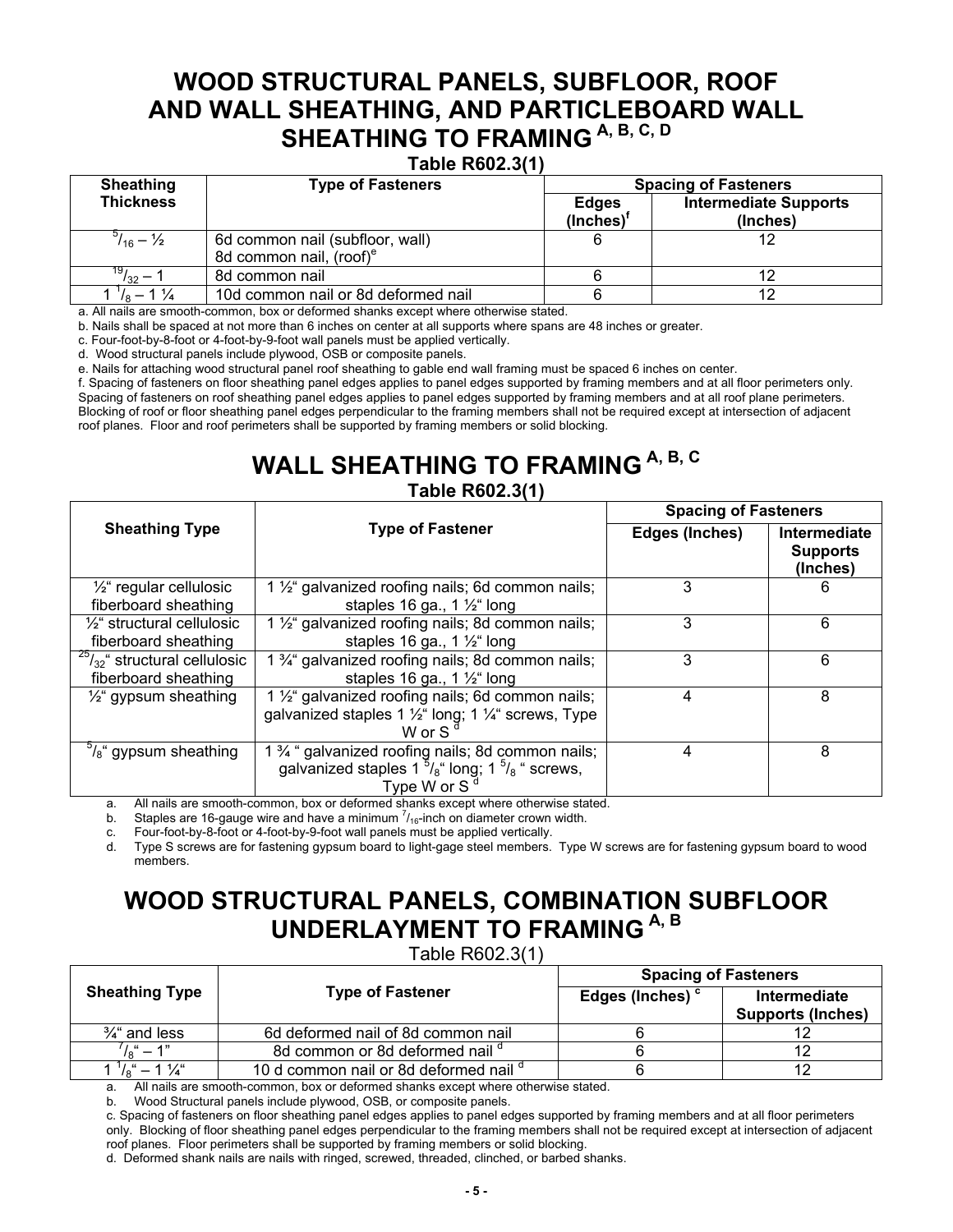### **ALTERNATE ATTACHMENTS FOR WOOD STRUCTURAL PANELS, ROOF AND WALL SHEATHING TO FRAMING AND PARTICLE BOARD WALL SHEATHING TO FRAMING AND FLOOR UNDERLAYMENT**

**Table R602.3(2)** 

| <b>Nominal Material</b>                                       | 140101100210(2)<br>Description of Fastener and Length <sup>a</sup>                                   | Spacing <sup>b</sup> of Fasteners |                            |  |
|---------------------------------------------------------------|------------------------------------------------------------------------------------------------------|-----------------------------------|----------------------------|--|
| <b>Thickness</b>                                              | (Inches)                                                                                             | <b>Edges</b>                      | Intermediate               |  |
| (Inches)                                                      |                                                                                                      | (Inches)                          | <b>Supports</b>            |  |
|                                                               |                                                                                                      |                                   | (Inches)                   |  |
|                                                               | Wood Structural Panels subfloor, roof and wall sheathing to framing                                  |                                   |                            |  |
|                                                               | and particleboard wall sheathing to framing                                                          |                                   |                            |  |
| $^{5}/_{16}$                                                  | $0.097 - 0.099$ Nail 1 1/2" long                                                                     | 6                                 | 12                         |  |
|                                                               | Staple 15 ga. 1%" long                                                                               |                                   |                            |  |
|                                                               | Staple 16 ga. 1 3/4" long                                                                            |                                   |                            |  |
| $\frac{3}{8}$                                                 | Staple 15 ga. 1%" long                                                                               | 6                                 | 12                         |  |
|                                                               | $0.097 - 0.099$ Nail 1 1/2" long                                                                     | 4                                 | 10                         |  |
|                                                               | Staple 16 ga. 1 3/4" long                                                                            | 6                                 | 12                         |  |
| $^{15}/_{32}$ and $\frac{1}{2}$                               | Staple 15 ga. 1 1/2" long                                                                            | 6                                 | 12                         |  |
|                                                               | 0.097 - 0.099 Nail 1%" long                                                                          | 3                                 | 6                          |  |
|                                                               | Staple 16 ga. 1 3/4" long                                                                            | $\overline{6}$                    | 12                         |  |
| $\frac{19}{32}$ and %                                         | O.113 Nail 1 %" long                                                                                 | 6                                 | 12                         |  |
|                                                               | Staple 15 and 16 ga. 1 %" long                                                                       |                                   |                            |  |
|                                                               | 0.097 0 0.099 Nail 1 3/4" long                                                                       | 3                                 | 6                          |  |
| $^{23}/_{32}$ and $\frac{3}{4}$                               | Staple 14 ga. 1 3/4" long                                                                            | 6                                 | 12                         |  |
|                                                               | Staple 15 ga. 1 3/4" long                                                                            | $\overline{5}$                    | 10 <sup>1</sup>            |  |
|                                                               | $0.097 - 0.099$ Nail 1 %" long                                                                       | $\overline{3}$                    | 6                          |  |
|                                                               | Staple 16 ga. 2" long                                                                                | 4                                 | 8                          |  |
| 1                                                             | Staple 14 ga. 2" long                                                                                | $\overline{5}$                    | 10                         |  |
|                                                               | 0.113 Nail $2\frac{1}{4}$ long                                                                       | 4                                 | 8                          |  |
|                                                               | Staple 15 ga. 2" long                                                                                |                                   |                            |  |
|                                                               | 0.097 0.099 Nail 2 1/8" long                                                                         | 3                                 | 6                          |  |
|                                                               | Floor underlayment; plywood-hardboard-particleboard                                                  | <b>Edges</b>                      | Body of Panel <sup>c</sup> |  |
|                                                               |                                                                                                      | (Inches)                          | (Inches)                   |  |
| Plywood                                                       |                                                                                                      |                                   |                            |  |
| $\frac{1}{4}$ and $\frac{5}{16}$                              | 1 $\frac{1}{4}$ " ring or screw shank nail – minimum 12 $\frac{1}{2}$ ga.<br>(0.099") shank diameter | 3                                 | 6                          |  |
|                                                               | Staple 18 ga. $\frac{7}{8}$ , $\frac{3}{16}$ crown width                                             | $\overline{2}$                    | 5                          |  |
| $^{11}/_{32}$ , $^{3}/_{8}$ , $^{15}/_{32}$ , and $^{1}/_{2}$ | 1 $\frac{1}{4}$ " ring or screw shank nail – minimum 12 $\frac{1}{2}$ ga.                            | 6                                 | 8 <sup>d</sup>             |  |
|                                                               | (0.099) shank diameter                                                                               |                                   |                            |  |
| $^{19}/_{32}$ , $^{5}/_{8}$ , $^{23}/_{32}$ , and $^{3}/_{4}$ | 1 1/ <sub>2</sub> " ring or screw shank nail – minimum 12 1/2 ga.                                    | 6                                 | 12                         |  |
|                                                               | (0.099) shank diameter                                                                               |                                   |                            |  |
|                                                               | Staple 16 ga. 1 1/4" long                                                                            | 6                                 | 8                          |  |
| <b>Hardboard</b>                                              |                                                                                                      |                                   |                            |  |
| 0.200                                                         | 1 1/2" long ring-grooved underlayment nail                                                           | 6                                 | 6                          |  |
|                                                               | 4d cement-coated sinker nail                                                                         | 6                                 | 6                          |  |
|                                                               | Staple 18 ga, 1/8" long (plastic coated)                                                             | 3                                 | 6                          |  |
| Particleboard                                                 |                                                                                                      |                                   |                            |  |
| $\frac{1}{4}$                                                 | 4d ring-grooved underlayment nail                                                                    | 3                                 | 6                          |  |
|                                                               | Staple 18 ga., $\frac{7}{8}$ " long, $\frac{3}{16}$ " crown                                          | 3                                 | 6                          |  |
| $\frac{3}{8}$                                                 | 6d ring-grooved underlayment nail                                                                    | 6                                 | 10                         |  |
|                                                               | Staple 16 ga., 1 %" long, % crown                                                                    | 3                                 | 6                          |  |
| $\frac{1}{2}$ , $\frac{5}{8}$                                 |                                                                                                      |                                   |                            |  |
|                                                               | 6d ring-grooved underlayment nail                                                                    | $\overline{6}$                    | 10                         |  |

a. Staples must have a minimum crown width of  $\frac{7}{16}$ -inch diameter except as noted.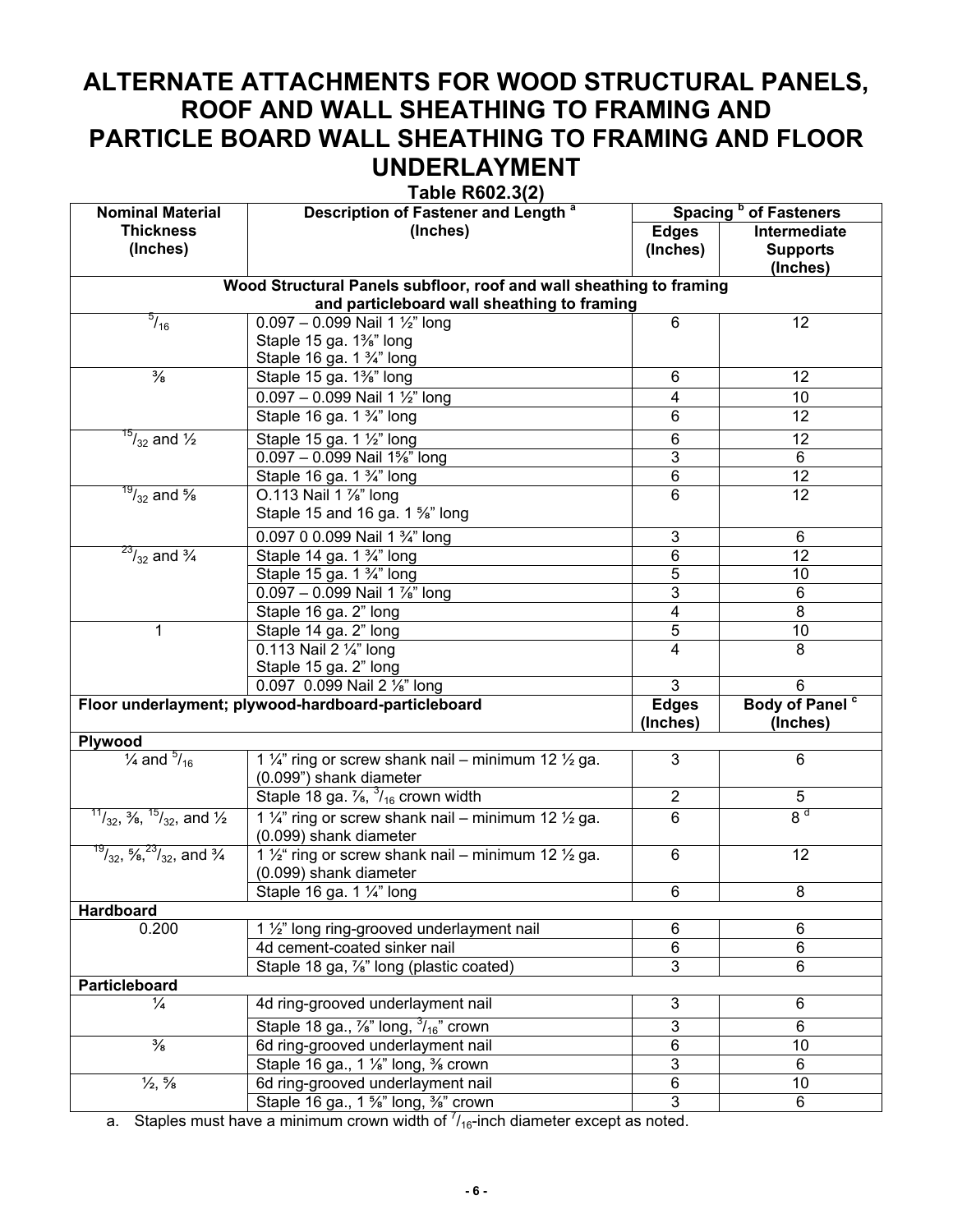- b. Nails or staples shall be spaced at not more than 6 inches on center at all supports where spans are 48 inches or greater. Nails or staples shall be spaced at not more than 12 inches on center at intermediate supports for floors.
- c. Fasteners shall be placed in a grid pattern throughout the body of the panel.
- d. For 5-ply panels, intermediate nails shall be spaced no more than 12 inches on center each way.

### **Corrosion Resistant Nails**

#### **Stainless Steel Nails**

Approved stainless steel nails come as either Type 304 or Type 316. Stainless steel nails provide superior resistance to corrosion and are required for portions of the construction of wood foundation systems. If you are using a wood foundation system, make sure you are using the right fasteners in the right locations.

#### **Hot-dipped galvanized (zinc coated) steel nails**

Nails are dipped in molten zinc to give each nail a thick coating of zinc. Hot dipped nails are required in wood foundation applications where stainless steel is not required and may be used in other situations which require corrosion resistant fasteners.

#### **Hot-tumbled galvanized (zinc coated) steel nails**

Nails are galvanized by putting zinc chips into a hot, rotating barrel with the nails with the zinc then "washing" off on the nails. These nails may also be used in wood foundations where stainless steel nails are not required and may be used in other situations that require corrosion resistant fasteners.

#### **Electro galvanized steel nails**

This method of corrosion protection uses electricity to put a thin shiny coating of zinc on the nails. Electro galvanized nails may not be used in the construction of wood foundations but may be used in others areas of building construction requiring corrosion resistant fasteners.

#### **Mechanical galvanized steel nails**

This is a cold process that hammers zinc powder on to nails to give them a galvanized coating. Mechanically galvanized nails may not be used in the construction of wood foundations but may be used in others areas of building construction requiring corrosion resistant fasteners.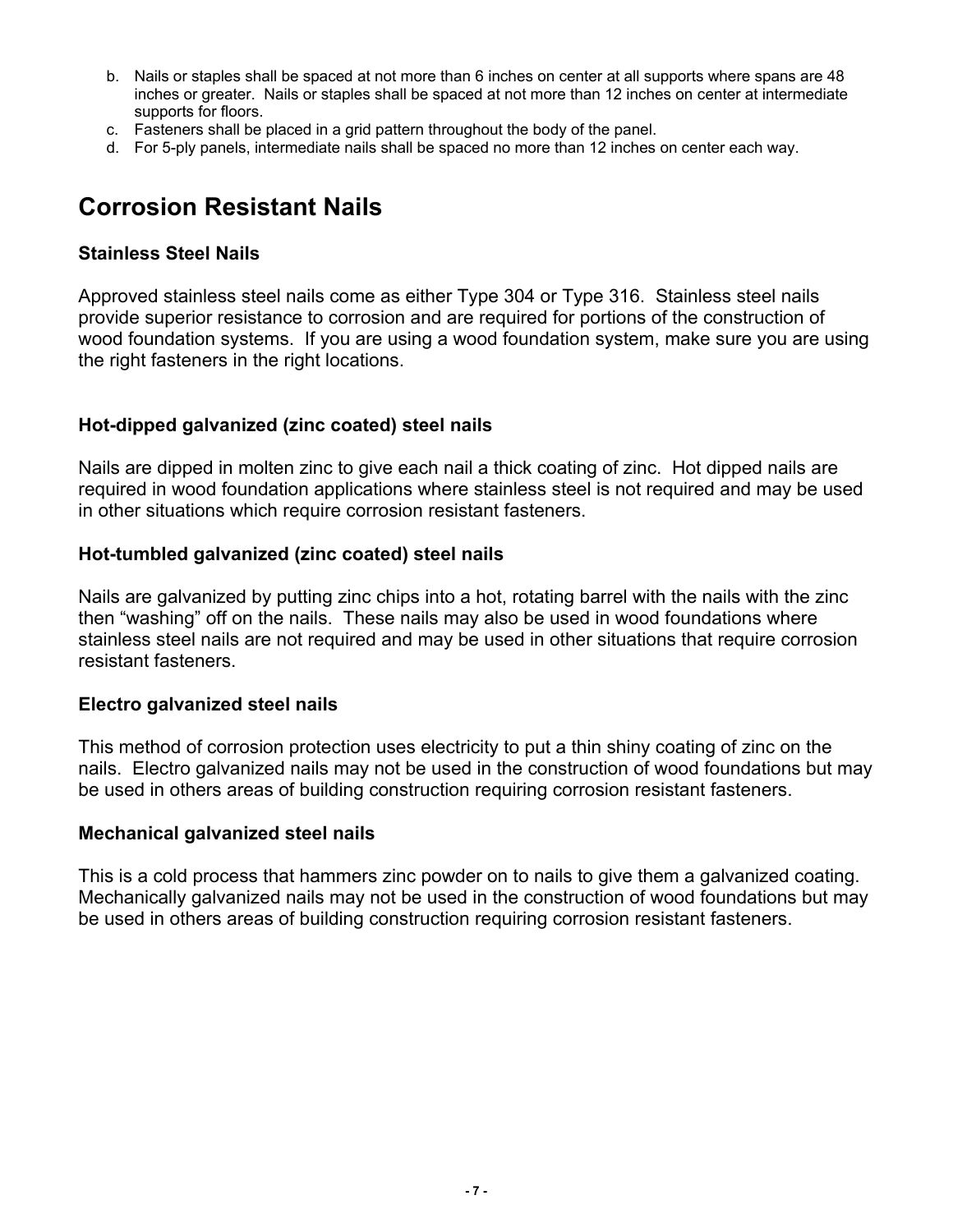### **Nail Application Guide How many nails will I need? (approximate count)**

| <b>Box Nails for Hardboard Siding</b>                                                                                                                                           |                                                       |                                                                                                                                                                      |
|---------------------------------------------------------------------------------------------------------------------------------------------------------------------------------|-------------------------------------------------------|----------------------------------------------------------------------------------------------------------------------------------------------------------------------|
| 12" Horizontal Siding                                                                                                                                                           | 6d – 16d                                              | 1200 nails per 1000 sq. ft                                                                                                                                           |
| 4' x 8' Panel Siding                                                                                                                                                            | $6d - 16d$                                            | 3300 nails per 1000 sq. ft                                                                                                                                           |
| <b>Nails for Cedar and Redwood Wood Siding</b><br>$\frac{1}{2}$ x 4" Siding<br>$\frac{1}{2}$ x 6" Siding<br>$\frac{3}{4}$ x 8" Siding<br>3/4" x 10" Siding<br>3/4" x 12" Siding | 6d – 8d<br>7d – 8d<br>$8d - 10d$<br>$8d - 10d$<br>10d | 2280 nails per 1000 board feet<br>1520 nails per 1000 board feet<br>1140 nails per 1000 board feet<br>912 nails per 1000 board feet<br>760 nails per 1000 board feet |
| <b>Fiber Cement Siding Nails</b>                                                                                                                                                |                                                       |                                                                                                                                                                      |
| Lap Siding<br>4' x 8' Panel Siding<br>4' x 8' Panel Siding                                                                                                                      | 6d – 16d<br>6d – 16d<br>$6d - 16d$                    | 9 nails per 12' piece<br>16" o.c. - 80 nails<br>$24"$ o.c. $-64$ nails                                                                                               |
| <b>Vinyl Siding Nails</b><br>1 $\frac{1}{2}$ , 2" and 2 $\frac{1}{2}$ "                                                                                                         |                                                       | 115 nails per square                                                                                                                                                 |
| <b>Cedar Shake Siding Face Nails</b>                                                                                                                                            |                                                       |                                                                                                                                                                      |
| 16" Shakes                                                                                                                                                                      | 6d                                                    | 360 nails per square                                                                                                                                                 |
| 18" Shakes                                                                                                                                                                      | 6d                                                    | 310 nails per square                                                                                                                                                 |
| <b>Cedar Shingle Nails</b>                                                                                                                                                      |                                                       |                                                                                                                                                                      |
| 16" & 18" - New Roof                                                                                                                                                            | 3d                                                    | 860 nails per square                                                                                                                                                 |
| Over old Roof                                                                                                                                                                   | 5d                                                    | 860 nails per square                                                                                                                                                 |
| 24" - New Roof                                                                                                                                                                  | 4d                                                    | 570 nails per square                                                                                                                                                 |
| Over old Roof                                                                                                                                                                   | 6d                                                    | 570 nails per square                                                                                                                                                 |
| <b>Asphalt &amp; Fiberglass Shingle Nails</b>                                                                                                                                   |                                                       |                                                                                                                                                                      |
| On a New Roof                                                                                                                                                                   | $1\frac{1}{4}$                                        | 320 nails per square                                                                                                                                                 |
| Over an Old Roof                                                                                                                                                                | $1\frac{3}{4}$ "                                      | 320 nails per square                                                                                                                                                 |
| <b>Decking Nails</b>                                                                                                                                                            |                                                       |                                                                                                                                                                      |
| $5/4$ " x 6" Decking                                                                                                                                                            | $8d - 10d$                                            | 330 nails per 100 square feet                                                                                                                                        |
| Joists spaced at 16" o.c.                                                                                                                                                       |                                                       |                                                                                                                                                                      |
| 2 x 4 Decking                                                                                                                                                                   | $10d - 16d$                                           | 550 nails per 100 square feet                                                                                                                                        |
| Joists spaced at 16" o.c.                                                                                                                                                       |                                                       |                                                                                                                                                                      |
| 2" x 6" Decking<br>Joists spaced at 16" o.c.                                                                                                                                    | $10d - 16d$                                           | 330 nails per 100 square feet                                                                                                                                        |
| <b>Drywall Nails</b>                                                                                                                                                            |                                                       |                                                                                                                                                                      |
| Single Layer %" & 1/2"                                                                                                                                                          | $1\frac{1}{4}$                                        | 2000 nails per 1000 per square feet                                                                                                                                  |
| $\frac{5}{8}$                                                                                                                                                                   | $1\frac{5}{8}$ "                                      | 2000 nails per 1000 per square feet                                                                                                                                  |
| <b>Underlayment and Plywood Nails</b>                                                                                                                                           |                                                       |                                                                                                                                                                      |
| 1/4" Pressed and Plywood Underlayment 1 1/4"                                                                                                                                    |                                                       | 500 nails per 100 square feet                                                                                                                                        |
| 3/ <sub>8</sub> " Pressed and Plywood Underlayment 1 1/ <sub>2</sub> "<br>$\frac{1}{2}$ , 5%", & $\frac{3}{4}$ " Plywood Sheathing                                              | $2" 8 2 \%$                                           | 500 nails per 100 square feet<br>150 nails per 100 square feet                                                                                                       |
| 1" Plywood Subfloor                                                                                                                                                             | 3"                                                    | 150 nails per 100 square feet                                                                                                                                        |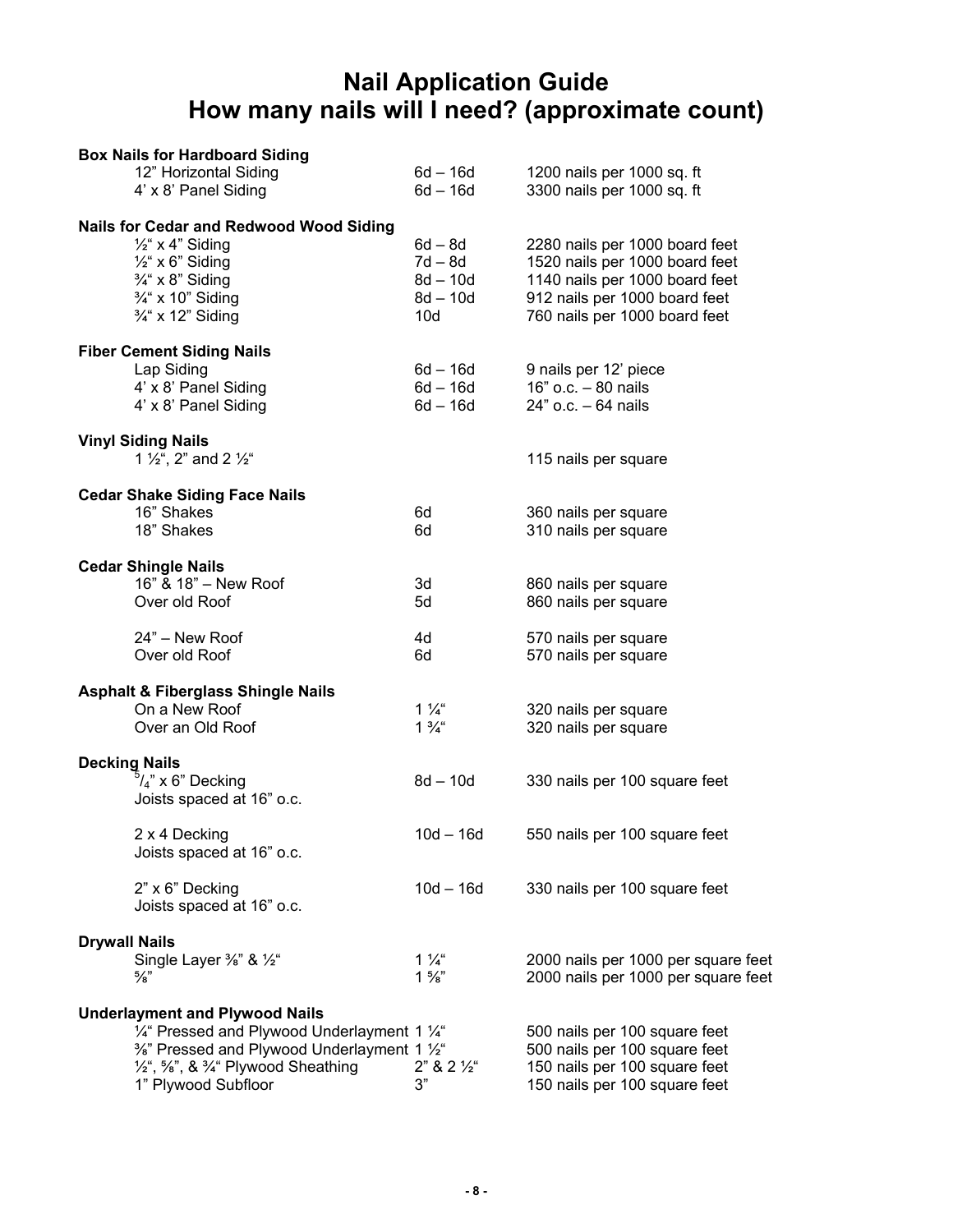### **CHARACTERISTICS OF COMMON, BOX, FINISHING, AND CASING NAILS**

|             | <b>Nail Type</b> |                 | Common                      |                 | Box                         | <b>Finishing</b>                | Casing                          |
|-------------|------------------|-----------------|-----------------------------|-----------------|-----------------------------|---------------------------------|---------------------------------|
| <b>Size</b> | Length           | Gauge           | Approx.<br>No. per<br>Pound | Gauge           | Approx. No.<br>per<br>Pound | Approx. No. per<br><b>Pound</b> | Approx. No. per<br><b>Pound</b> |
| 2d          | 1"               | 15              | 845                         | $15\frac{1}{2}$ | 940                         | 1473                            | 1090                            |
| 3d          | $1\frac{1}{4}$   | 14              | 540                         | $14\frac{1}{2}$ | 588                         | 880                             | 654                             |
| 4d          | $1\frac{1}{2}$   | $12\sqrt{2}$    | 290                         | 14              | 453                         | 630                             | 489                             |
| 5d          | $1\frac{3}{4}$ " | $12\frac{1}{2}$ | 250                         | 14              | 389                         | 535                             | 414                             |
| 6d          | 2"               | 11 <sub>2</sub> | 165                         | $12\frac{1}{2}$ | 225                         | 288                             | 244                             |
| 7d          | $2\frac{1}{4}$   | 11 <sub>2</sub> | 150                         | $12\frac{1}{2}$ | 200                         | 254                             | 215                             |
| 8d          | $2\frac{1}{2}$ " | $10\frac{1}{4}$ | 100                         | $11\frac{1}{2}$ | 136                         | 196                             | 147                             |
| 9d          | $2\frac{3}{4}$ " | $10\frac{1}{4}$ | 90                          | $11\frac{1}{2}$ | 124                         | 178                             | 133                             |
| 10d         | 3"               | 9               | 65                          | $10\frac{1}{2}$ | 90                          | 124                             | 96                              |
| 12d         | $3\frac{1}{4}$   | 9               | 60                          | $10\frac{1}{2}$ | 83                          | 113                             | 88                              |
| 16d         | $3\frac{1}{2}$   | 8               | 45                          | 10              | 69                          | 93                              | 74                              |
| 20d         | 4"               | 6               | 30                          | 9               | 50                          | 65                              | 53                              |
| 30d         | $4\frac{1}{2}$   | 5               | 20                          | 9               | 45                          | Not usually stocked             | 47                              |
| 40d         | 5"               | 4               | 17                          | 8               | 34                          | Not usually stocked             | 35                              |
| 50d         | $5\frac{1}{2}$   | 3               | 13                          |                 | Not usually stocked         | Not usually stocked             | Not usually stocked             |
| 60d         | 6"               | 2               | 10                          |                 | Not usually stocked         | Not usually stocked             | Not usually stocked             |

## **NAILS PER POUND (APPROX.)**

#### **Roofing Nails**

| $1\frac{1}{4}$ | 202 nails per pound |
|----------------|---------------------|
| $1\frac{1}{2}$ | 180 nails per pound |
| $1\frac{3}{4}$ | 156 nails per pound |
| 2"             | 136 nails per pound |

#### **Siding Nails**

| ን"             | 194 |
|----------------|-----|
| $2\frac{1}{4}$ | 172 |
| $2\frac{1}{2}$ | 123 |
| 3"             | 103 |

#### **Shingle Nails**

| 1 $\frac{1}{4}$ | 450 |
|-----------------|-----|
| 1 $\frac{1}{2}$ | 392 |
| $1\frac{3}{4}$  | 344 |
| ን"              | 232 |
| $2\frac{1}{4}$  | 185 |

#### **Drywall Nails**

| $1\frac{1}{4}$ | 352 |
|----------------|-----|
| $1^{3}/8$ "    | 321 |
| 1 %"           | 302 |
| $1^{5}/s^{4}$  | 274 |
| $1\frac{3}{4}$ | 259 |
|                |     |

### **COMMON CONSTRUCTION NAILS**



**Common Nails** – Common nails are the most popular nails in use today. They are the basic nail for most construction. They are usually available with flat heads and diamond points, although they are sometimes manufactured with other head and point designs. Most common nails have a cement or vinyl coating that improves their holding power. Suitable for a wide variety of purposes, common nails are used primarily for structural framing, scaffolding and general carpentry.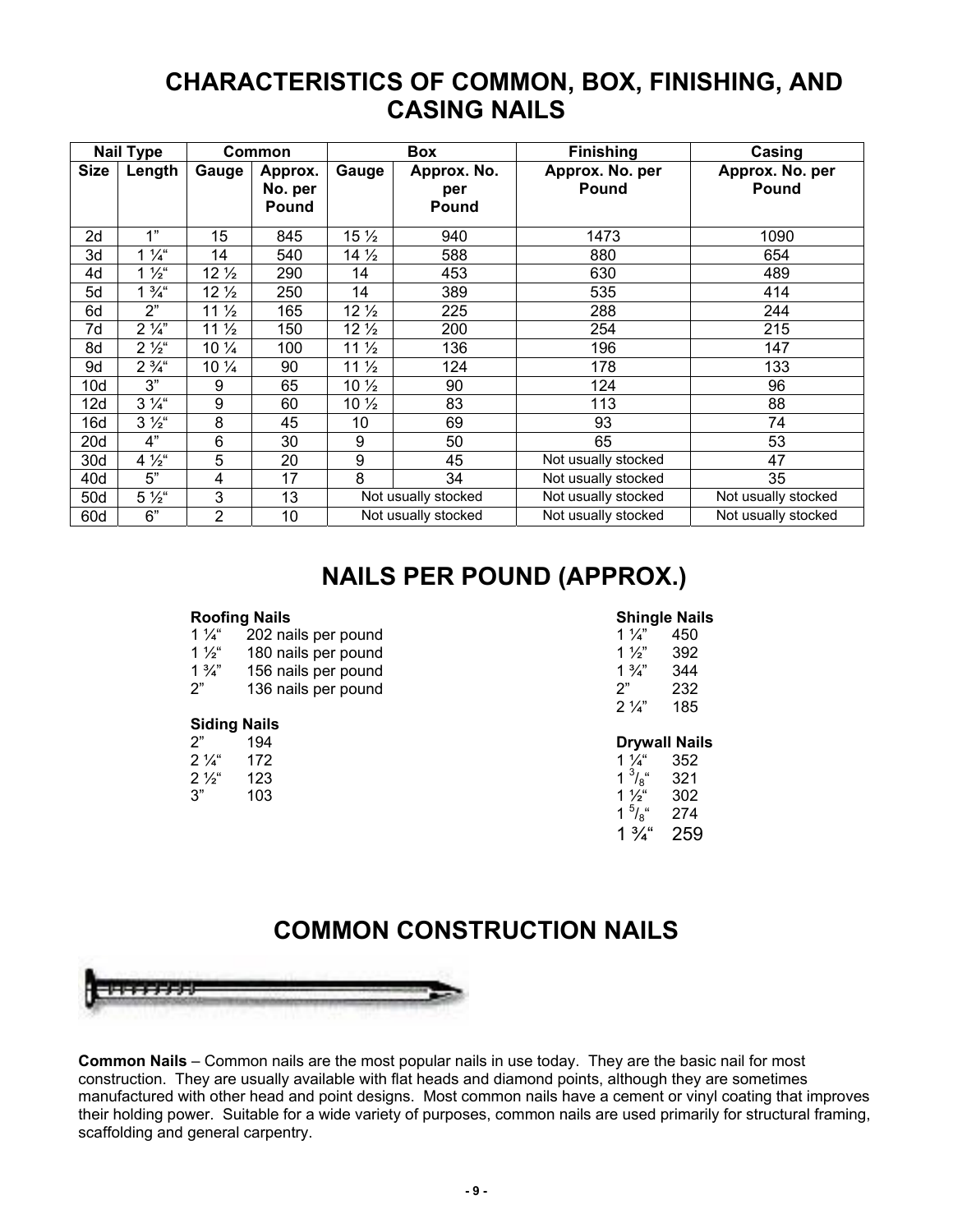$...$ 

**Box Nails** – Box nails are used for light construction and rough work in soft woods. Box nails are of the same general design as common nails but are made of a smaller wire gauge. Because of their smaller diameter, they are easily driven and less likely to split wood. Most box nails have a cement or vinyl coating that improves their holding power.

**Finishing Nails** – Finishing nails are slightly smaller in diameter than common nails. Finishing nails are those made for interior trim, finish carpentry, cabinetwork, and furniture building. Their small, cupped head help to position the nail set to countersink the head of the nail below the surface of the wood.



 $-$  11111  $-$ 

**Casing Nails** - Casing nails, with their deep, wedge-shaped heads, are used for interior trim, finish carpentry, cabinet making and furniture. They are most often used where a nail heavier than a finishing nail is required. Like finishing nails, they also have cupped heads for easier nail setting. In their corrosion resistant form, they are also used for exterior applications.



**Duplex Head Nails** – Duplex head nails are used for scaffolding, forms and other temporary construction. They are easy to pull, safe dismantling time, lumber and nails.



**Cut Nails** – Cut nails are made from sheets of specially hardened steel in a wide range of lengths, dimensions and head designs. They are wedge-shaped with squared edges to cut through wood without splitting. Cut nails should be driven with their widest dimension parallel to the grain of the wood. The most widely used cut nail is the furring or concrete nail, for fastening wood or metal to cement, masonry or building block walls.



**Masonry Nails** – In addition to the cut nail, there are several other types of masonry nails. These nails are made of high carbon steel for maximum hardness to insure easiest possible penetration. They are mainly used for fastening lumber to concrete or masonry.



**Roofing Nails** – Roofing nails are designed for the application of asphalt and fiberglass shingles on new construction and reproofing jobs. Roofing nails are corrosion resistant. Their broad heads resist pulling through shingles during high winds. Nails should be long enough to penetrate ¾ inch into the wood deck lumber or completely through plywood decking. Roofing nails also come in ring and spiral shanks for additional holding power in high-wind areas.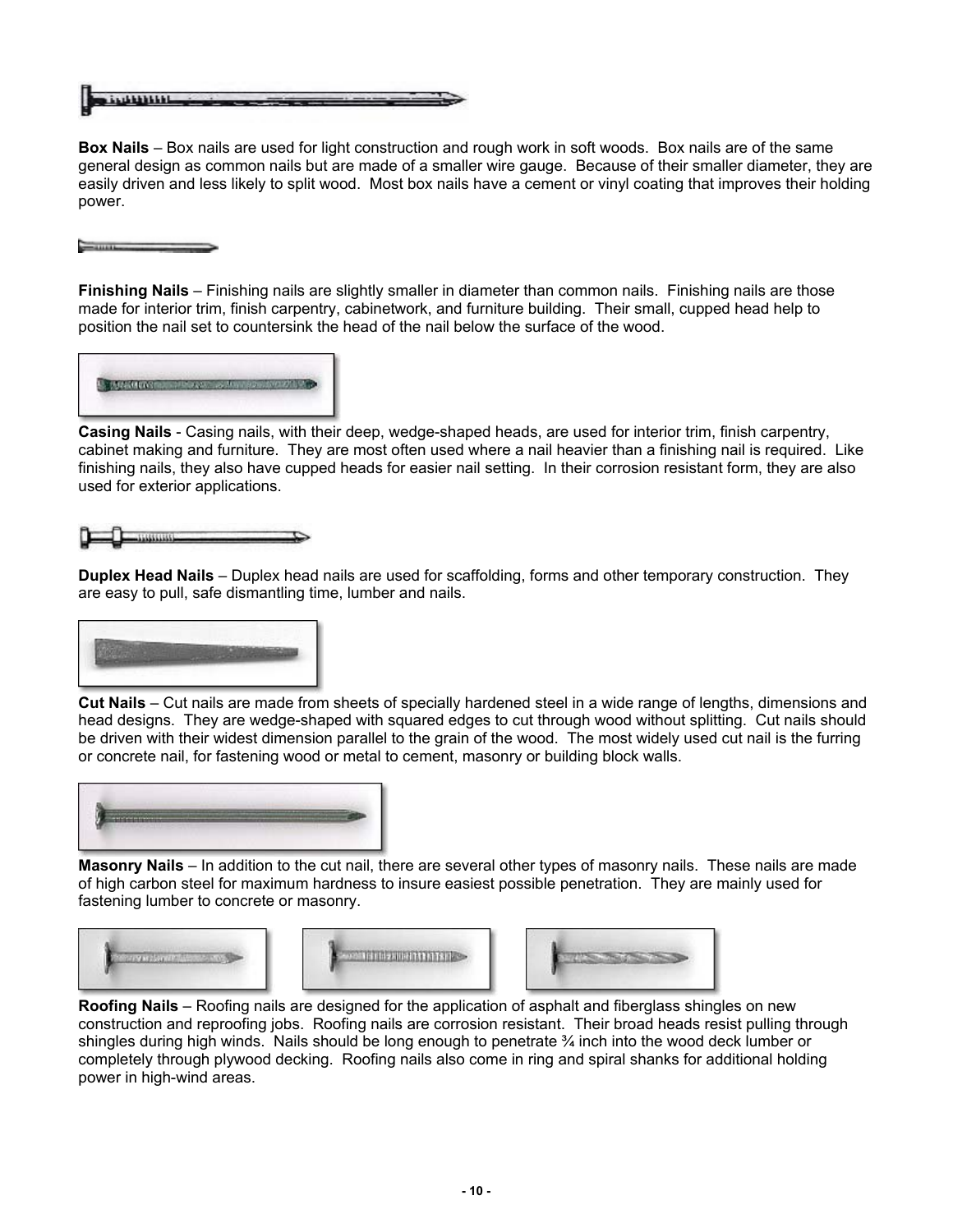

**Shingle Nails -** Shingle nails are used for the application of wood roofing products. Because of their smaller head, they should never be used for asphalt roofing applications. Shingle nails should always be corrosion resistant.



**Joist Hanger Nails** – Joist hanger nails are specially made for use with joist hangers. These nails have specific head sizes, thickness, steel and shank designs, and point configurations to insure conformity with the joist hanger manufacturers published values. When using any connector, the manufacturers published literature should be consulted to insure that the proper fastener is being used. Screws should not be substituted unless specified by the manufacturer.



**Drywall Nails –** Drywall nails are used for the application of drywall. Their ring shank design adds additional holding power.



**Siding Nails –** Siding nails are designed for face and blind nailing differing types of manufactured siding products. Only corrosion resistant nails may be used for siding applications.



**Deformed Shank Nails –** Deformed shank nails are nails with ringed, screwed, threaded, clinched or barbed shanks to increase the withdrawal strength of the nail.





**Deck screws –** Deck screws are a popular fastener for fastening decking to framing on exterior decks because of their ease of installation and ability to resist withdrawal. Deck screws come in square drive, star drive, torx drive, and Philips head.



**Wood screws –** Wood screws are used when a fastener stronger than a nail is needed. Wood screws are tapered so as to help draw wood together as the screw is inserted. Screw heads are usually flat, oval, or round depending on the desired final appearance. Screws should penetrate 2/3 of the combined thickness of the materials being joined. Galvanized or corrosion resistant screws should be used where rust could be a problem. Lubricating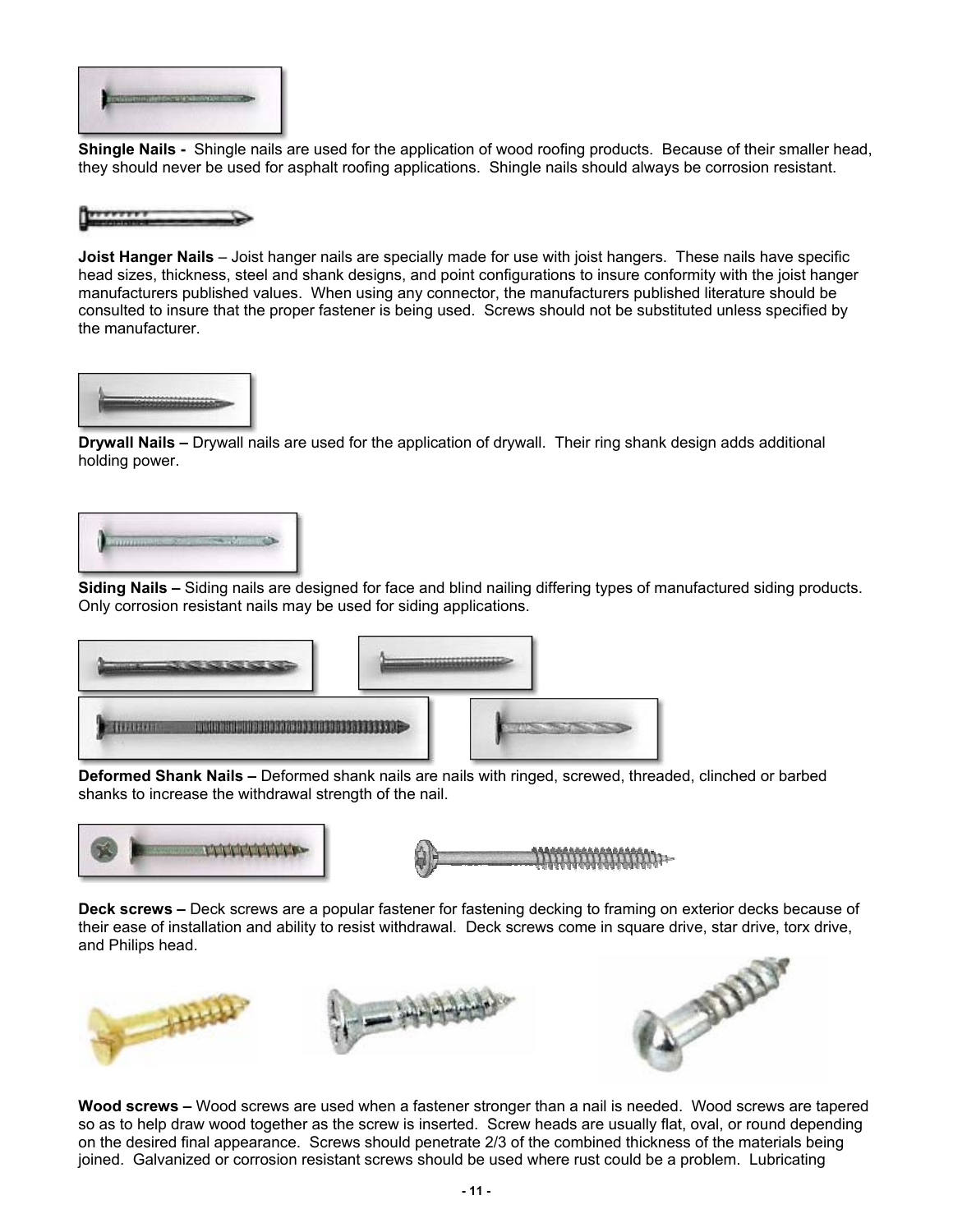screws with soap or beeswax will ease installation. A pilot hole (usually 2 sizes smaller than the shank of the screw) should always be made before driving a screw. This is especially crucial in hardwoods or when driving a screw near the end of a board. When working with screws of a larger diameter, a pilot hole of the same diameter as the shank of the screw should be drilled into the wood to a depth of 1/3 the length of the screw.



**Cabinet screws** – Cabinet screws are use for cabinet assembly and installation. They come in a variety of lengths with both Phillips and #2 square heads.



**Drywall Screws** – Drywall screws are designed for holding power and ease of penetration. While both Type S and Type W drywall screws can be used to attach drywall to wood framing, only Type S screws can be used for application of drywall to steel studs.



**Anchor bolts –** Anchor bolts are set into concrete and masonry slabs and foundations for anchoring sills and plates. Anchor bolts must be a minimum of ½" diameter and extend a minimum of 7 inches into masonry or concrete.



**Stove bolt Contract Contract Contract Contract Hex bolt Contract Contract Contract Contract Contract Contract Contract Contract Contract Contract Contract Contract Contract Contract Contract Contract Contract Contract** 

**Carriage bolts, stove bolts, hex bolts, and lag screws – are all used in wood framing when strength beyond** what can be provided with nails is required. These fasteners come in a wide variety of sizes, strengths, and finishes.